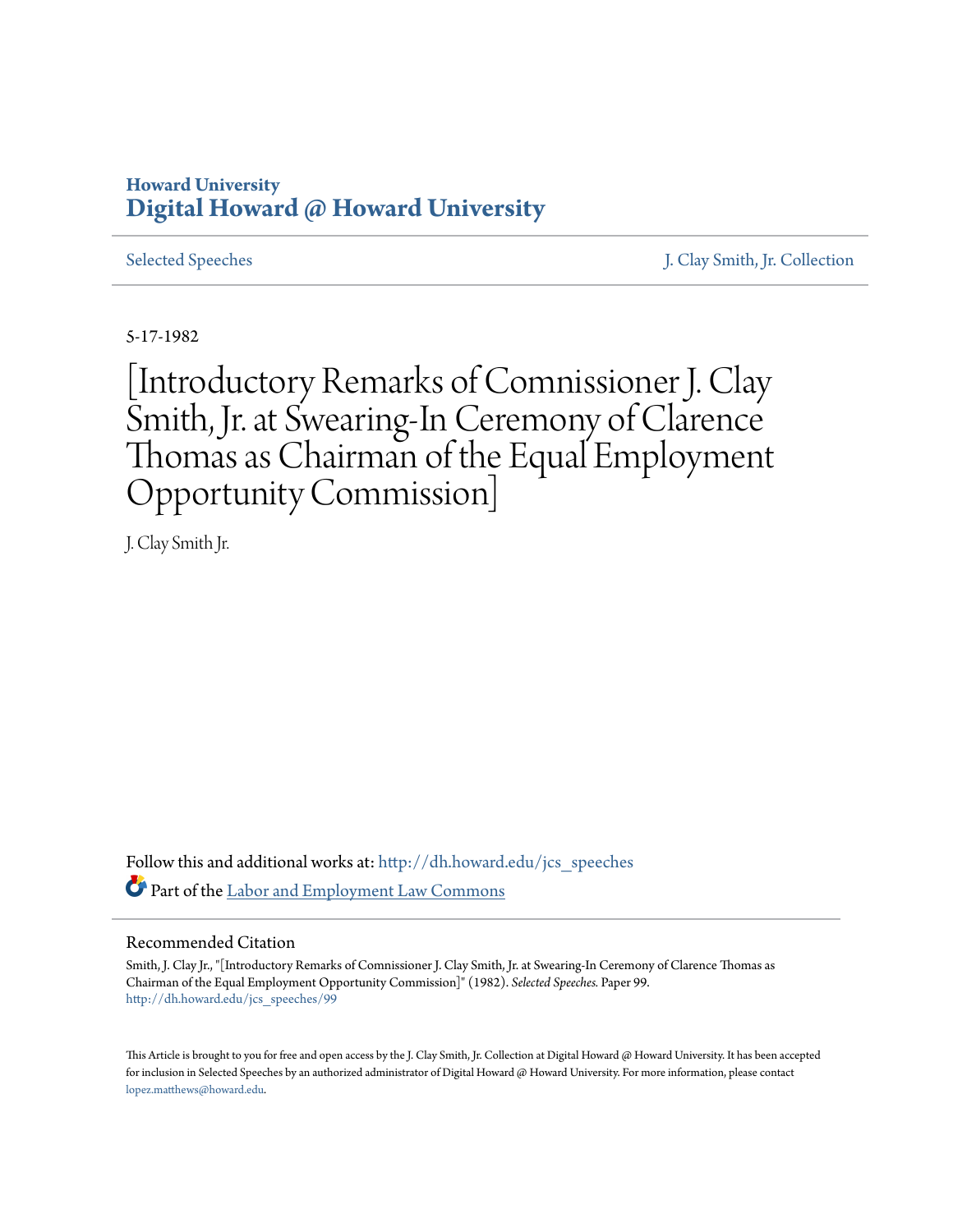Introductory Remarks of Commissioner J. Clay Smith, Jr. at Swearing-In Ceremony of Clarence Thomas as Chairman of the Equal Employment Opportunity Commission -- 3 p.m., May 17, 1982

 $\sum_{k=1}^{\infty}$ 

SINCE FEBRUARY 23, 1982, THE U.S. EOUAL EMPLOYMENT OPPORTUNITY COMMISSION HAS BEEN WITHOUT A PERMANENT CHAIRMAN. I AM SINGULAR PLEASED TO ANNOUNCE THAT THIS AGENCY NOW HAS A CHAIRMAN. TODAY, I FEEL A GREAT SENSE OF PRIDE OF RELIEF FOR EEOC BECAUSE IT NOT ONLY HAS A LEADER -- AND THE PRESIDENT'S CHOICE FOR CHAIRMAN -- BUT, FOR THE FIRST TIME IN A YEAR-AND-A-HALF IT HAS FIVE SITTING COMMISSIONERS, ALSO.

WE RECEIVE THE ARRIVAL OF CLEARANCE THOMAS AS CHAIRMAN OF THE EOUAL EMPLOYMENT OPPORTUNITY COMMISSION WITH GREAT PLEASURE AND POSITIVE EXPECTATIONS. FOR NOT ONLY DOES HE GIVE US A COMPLEMENT OF COMMISSIONERS, BUT ALSO THE PREPARATION. VITALITY AND COMMITMENT TO ENFORCING THE STATUTES ADMINISTERED BY THE COMMISSION WHICH ARE SO CRUCIAL TO A SOCIETY YET ENCUMBERED BY IMPEDIMENTS TO EQUAL EMPLOYMENT OPPORTUNITY FOR ALL.

CLARENCE THOMAS HAS BEEN AT THE DEPARTMENT OF EDUCATION FOR THE PAST YEAR AS ASSISTANT SECRETARY FOR CIVIL RIGHTS AND BEFORE THAT HE SPENT THE BETTER PART OF TWO YEARS ON THE STAFF OF SENATOR JOHN C. DANFORTH. HE'S ALSO SERVED AS AN ATTORNEY FOR THE MONSANTO COMPANY AND ASSISTANT ATTORNEY GENERAL OF THE STATE OF MISSOURI.

OUR NEW CHAIRMAN IS A GRADUATE OF THE COLLEGE OF HOLY CROSS WHICH, BY THE WAY, IS ALSO THE ALMA MATER OF JUDGE ANGELO SANTANIELLO, CHIEF ADMINISTRATIVE JUDGE FOR THE STATE OF CONNECTICUT, WHO WILL SWEAR-IN MR. THOMAS. HE EARNED HIS IAW DEGREE FROM YALE LAW SCHOOL.